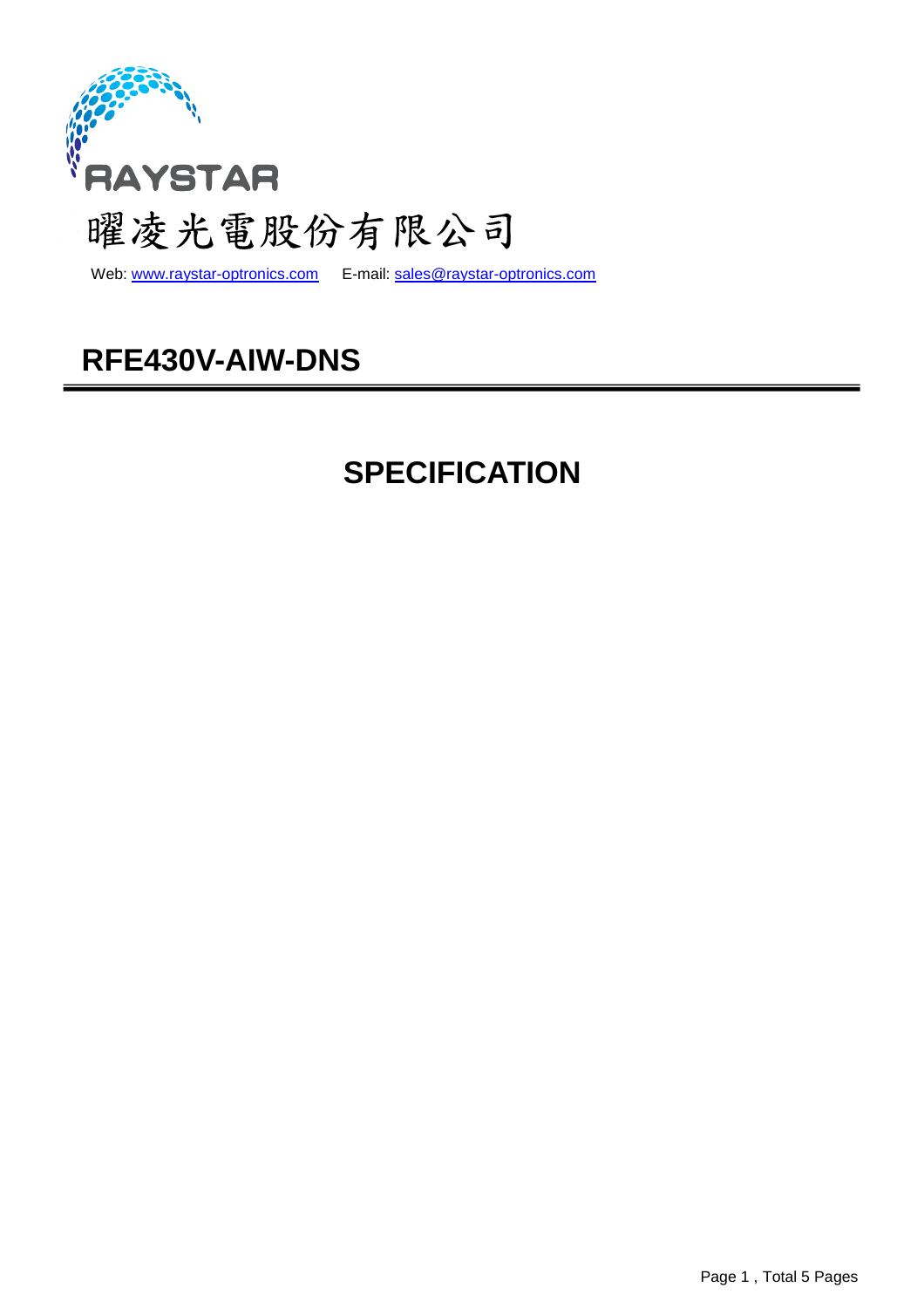

## **General Specifications**

- Size: 4.3 inch
- Dot Matrix: 480 x RGB x 272(TFT) dots
- Module dimension:  $105.5(W) \times 67.2(H) \times 4.05(D)$  mm
- Active area:  $95.04 \times 53.856$  mm
- Dot pitch: 0.066 x 0.198 mm
- LCD type: TFT, Normally White, Transmissive
- View Direction: 12 o'clock
- Gray Scale Inversion Direction: 6 o'clock
- Aspect Ratio: 16:9
- TFT Driver IC: ST7282-G4-1L
- Interface: 24-bit RGB
- Backlight Type: LED, Normally White
- Touch Panel: With RTP
- Surface: Anti-Glare

\*Color tone slight changed by temperature and driving voltage.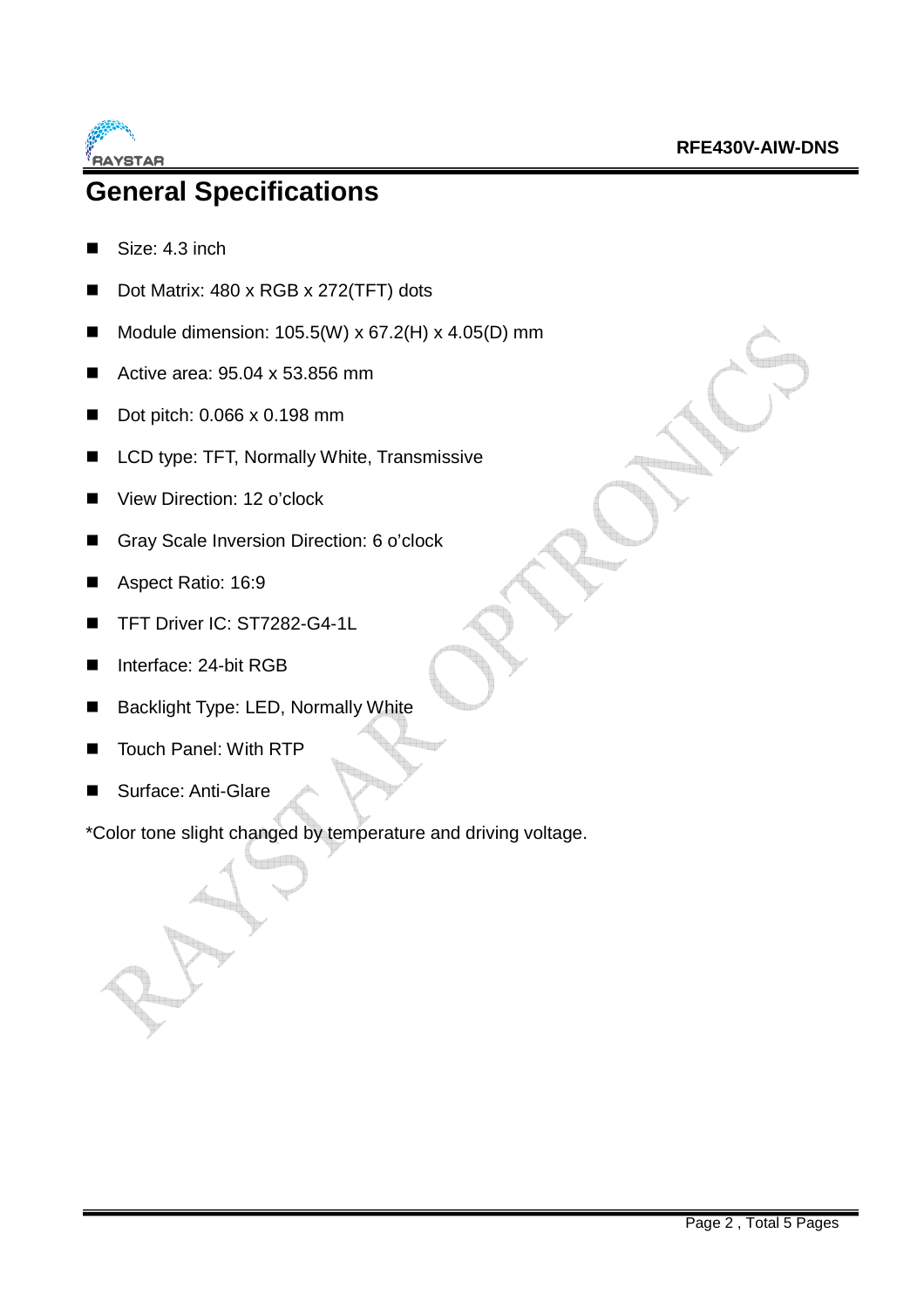

#### **Interface LCM PIN Definition**

| Pin              | <b>Symbol</b>  | <b>Function</b>                           |
|------------------|----------------|-------------------------------------------|
| 1                | VLED-          | Power for LED backlight cathode           |
| $\overline{2}$   | VLED+          | Power for LED backlight anode             |
| 3                | <b>GND</b>     | Power ground                              |
| $\overline{4}$   | <b>VCC</b>     | Power voltage                             |
| 5                | R <sub>0</sub> | Red data (LSB)                            |
| 6                | R <sub>1</sub> | Red data                                  |
| $\overline{7}$   | R <sub>2</sub> | Red data                                  |
| 8                | R <sub>3</sub> | Red data                                  |
| $\boldsymbol{9}$ | R <sub>4</sub> | Red data                                  |
| 10               | R <sub>5</sub> | Red data                                  |
| 11               | R <sub>6</sub> | Red data                                  |
| 12               | R7             | Red data (MSB)                            |
| 13               | G <sub>0</sub> | Green data (LSB)                          |
| 14               | G <sub>1</sub> | Green data                                |
| 15               | G <sub>2</sub> | Green data                                |
| 16               | G <sub>3</sub> | Green data                                |
| 17               | G <sub>4</sub> | Green data                                |
| 18               | G <sub>5</sub> | Green data                                |
| 19               | G <sub>6</sub> | Green data                                |
| 20               | G7             | Green data (MSB)                          |
| 21               | B <sub>0</sub> | Blue data (LSB)                           |
| 22               | <b>B1</b>      | Blue data                                 |
| 23               | <b>B2</b>      | Blue data                                 |
| 24               | B <sub>3</sub> | Blue data                                 |
| 25               | <b>B4</b>      | <b>Blue data</b>                          |
| 26               | <b>B5</b>      | <b>Blue data</b>                          |
| 27               | <b>B6</b>      | <b>Blue</b> data                          |
| 28               | <b>B7</b>      | Blue data (MSB)                           |
| 29               | <b>GND</b>     | Power ground                              |
| 30               | <b>CLK</b>     | Pixel clock                               |
| 31               | <b>DISP</b>    | Display on/off                            |
| 32               | <b>HSYNC</b>   | Horizontal sync signal; negative polarity |
| 33               | <b>VSYNC</b>   | Vertical sync signal; negative polarity   |
| 34               | DE             | Data Enable                               |
| 35               | <b>NC</b>      | No connection                             |
| 36               | <b>GND</b>     | Power ground                              |
| 37               | <b>XR</b>      | Right electrode                           |
| 38               | YD             | Down electrode                            |
| 39               | <b>XL</b>      | Left electrode                            |
| 40               | YU             | Top electrode                             |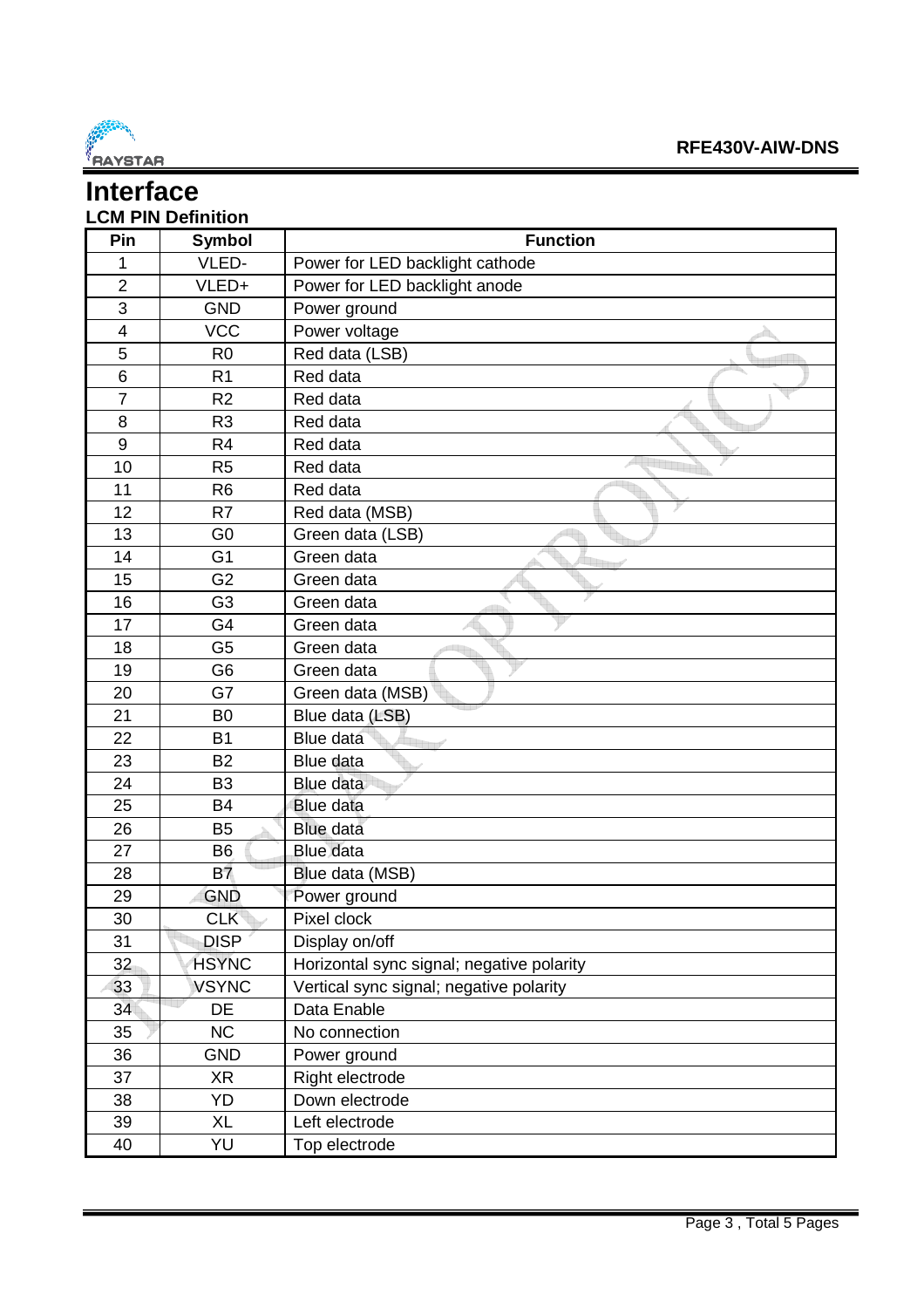

#### **RFE430V-AIW-DNS**

7

3 5 6 2 VLED+<br>3 GND<br>4 VCC 1  $2$  VLEI

R0 R2 R1 VCC

**VLED** 

**N NO SYMBO** 

R4 R5

R3

G3 G1 G2 G0 R7

 $\overline{G4}$ G5 19 G6

20 G7<br>
21 B0<br>
22 B1

22 23 B2 24 B3 25 B4

35 36

39 40 37 38 XR XL YD YU

29 GND 30 DISP CLK HSYNC VSYNC

27 B6 28 B7 26 B5

GND

 $\frac{9}{10}$ 8

15 17 16